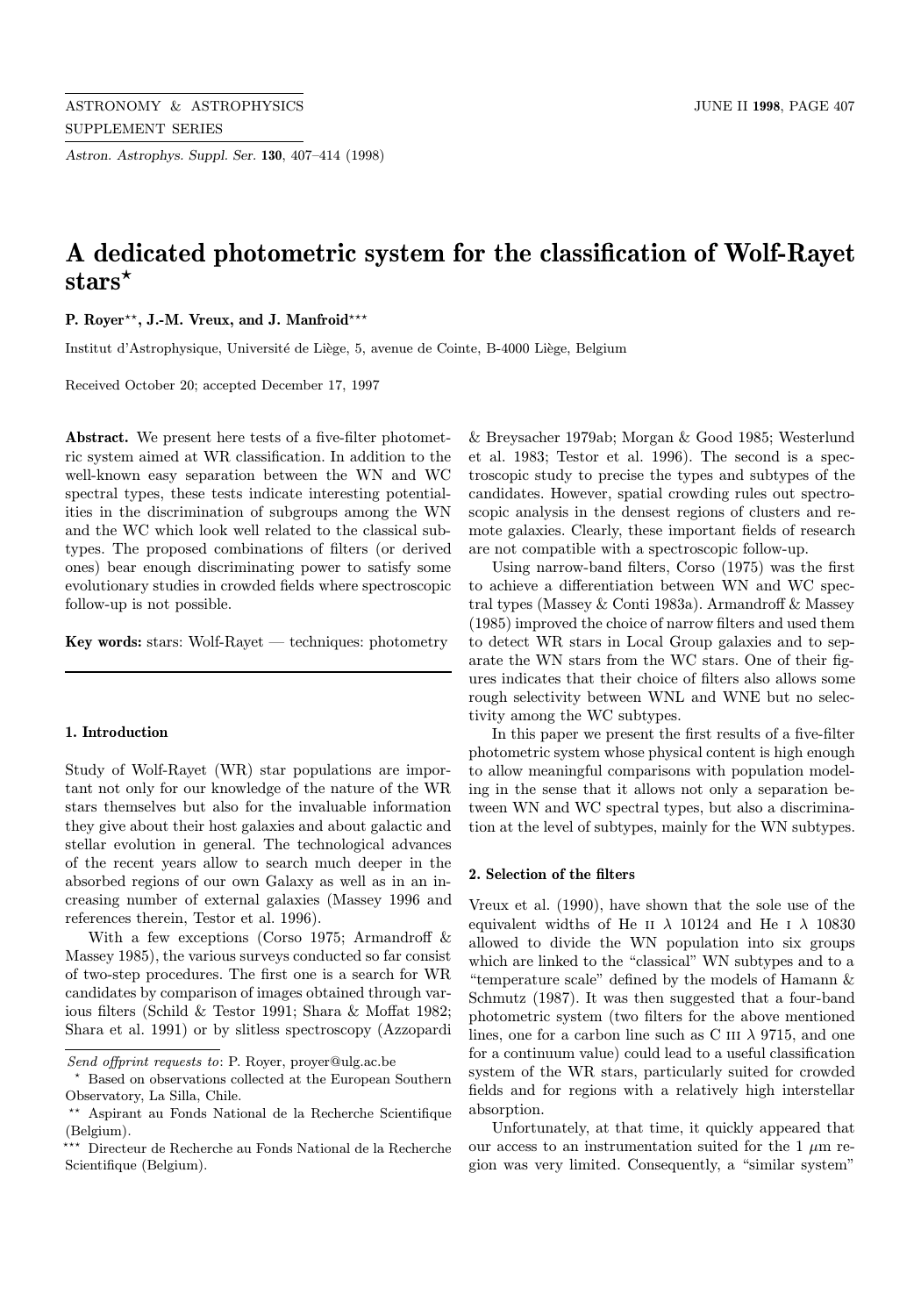using filters operating in the classical visible region was designed. Three "line filters" were selected, centered on He II  $\lambda$  4686, He I  $\lambda$  5876 and C IV  $\lambda\lambda$  5801–5812 respectively.

The choice of the first two filters is obvious if one refers to the paper of Conti et al. (1990) where it is shown that an excellent correlation exists between, respectively, He ii λ 10124 and He ii λ 4686, and between He i λ 10830 and He I  $\lambda$  5876.

The C iv line has been preferred to the much stronger nearby C III  $\lambda$  5696 line because, in the same reference, it is shown that the C III  $\lambda$  5696 line exhibits a "peculiar behaviour" relative to spectral types.

Since the three "line filters" are spread over about  $1200 \text{ Å}$ , it is necessary to have two "continuum filters". As is well known, finding an access to the continuum in a WR spectrum is not an obvious task. Here we have chosen two filters centered on  $\lambda$  5057 Å and  $\lambda$  6051 Å respectively. The first one avoids the [O III]  $\lambda\lambda$  4959–5007 nebular lines which could have been a cause of contamination in our diagrams. An a posteriori justification of the latter is given by Koesterke & Hamann (1995) who consider that this wavelength gives the first access to a relatively clean "continuum window" in the WC stars, other windows being located at longer wavelengths.

The main characteristics of the filters discussed here are given in Table 1.

Table 1. Main characteristics of the filters

| Filter            | <b>FWHM</b> (A) | Center $(A)$ | Emission line                   |
|-------------------|-----------------|--------------|---------------------------------|
| $r_{\rm He~II}$   | 30              | 4684         | He II $\lambda$ 4686            |
| c <sub>1</sub>    | 53              | 5057         | C IV $\lambda\lambda$ 5801-5812 |
| $r_{\rm C\ IV}$   | 27              | 5806         |                                 |
| $r_{\text{He I}}$ | 26              | 5881         | He t $\lambda$ 5876             |
| c <sub>2</sub>    | 28              | 6051         |                                 |

#### 3. The data sets

The various color diagrams and tests presented here are based on two distinct data sets. The first one consists of observations performed between 1991 and 1993 (some results are reported in Vreux et al. 1996). The second data set consists of spectrophotometric data from Torres-Dodgen & Massey (1988, hereafter TM) for the WR stars and from Jacoby et al. (1984, hereafter JHC) for the other stars.

## 3.1. Observations

The observations were conducted at the ESO La Silla observatory during three dedicated runs using the ESO standard one-channel photometer attached to the 1 m telescope. The photometer was equipped with a Quantacon RCA 31034 tube. Data were obtained over a total of 26 nights: 6 in March 91, 13 in February 92 and 7 in September 93. Altogether 45 WR stars and 121 non - WR stars were observed during these observing runs.

The observing strategy was planned so as to fully benefit from the ranbo2 reduction algorithm (Manfroid 1993). The 121 non - WR constant stars were observed frequently in order to determine the photometric parameters. This was specially important because of the occasional presence of fast, large-amplitude, extinction variations due to volcanic aerosols. Except for a zero-point adjustment, the WR photometric system is the instrumental system. Due to the narrow passbands and the stability of the filters, no color corrections were needed between the various runs. The zero of the system is fixed by the A0V star HD 104430 for which the value 6.157 is imposed in every band.

Eight of the WR and most of the non - WR stars were not observed in the  $c_1$  filter which we had not yet decided to include in the system. They could thus not be used in the subsequent color diagrams (Sect. 4.2).

## 3.2. Spectrophotometry

The TM spectrophotometric data base is made of 171 spectra of Galactic and Magellanic Clouds WR stars. Some of these spectra could not be used because their wavelength range was not sufficient. Individual inspection also led to the rejection of some spectra due to a too high noise level or to obvious anomalies in the relevant wavelength regions. Finally, we were left with 117 Galactic and Magellanic WR spectra.

The simulations presented in Sect. 5.1 also required the use of normal, i.e. non - WR stars spectra. This has been done through the use of a representative subsample of the JHC catalog, made of 28 stars.

# 3.3. The complete data set

The final data set consists of 129 WR stars. There are 37 galactic WR stars for which photometric data are available in all the needed filters and 117 WR stars for which spectrophotometric data are available (71 galactic and 36 magellanic WR stars). In this sample, there are 25 WR stars for which both photometric and spectrophotometric data are available. Altogether, this sample of 129 WR stars can be considered as highly representative as it covers almost 50% of the whole presently known WR population of our Galaxy and the LMC.

In the present paper, "WR" followed by a number will refer to a galactic WR star (van der Hucht et al. 1981) while "Brey" followed by a number will refer to an LMC WR star (Breysacher 1981).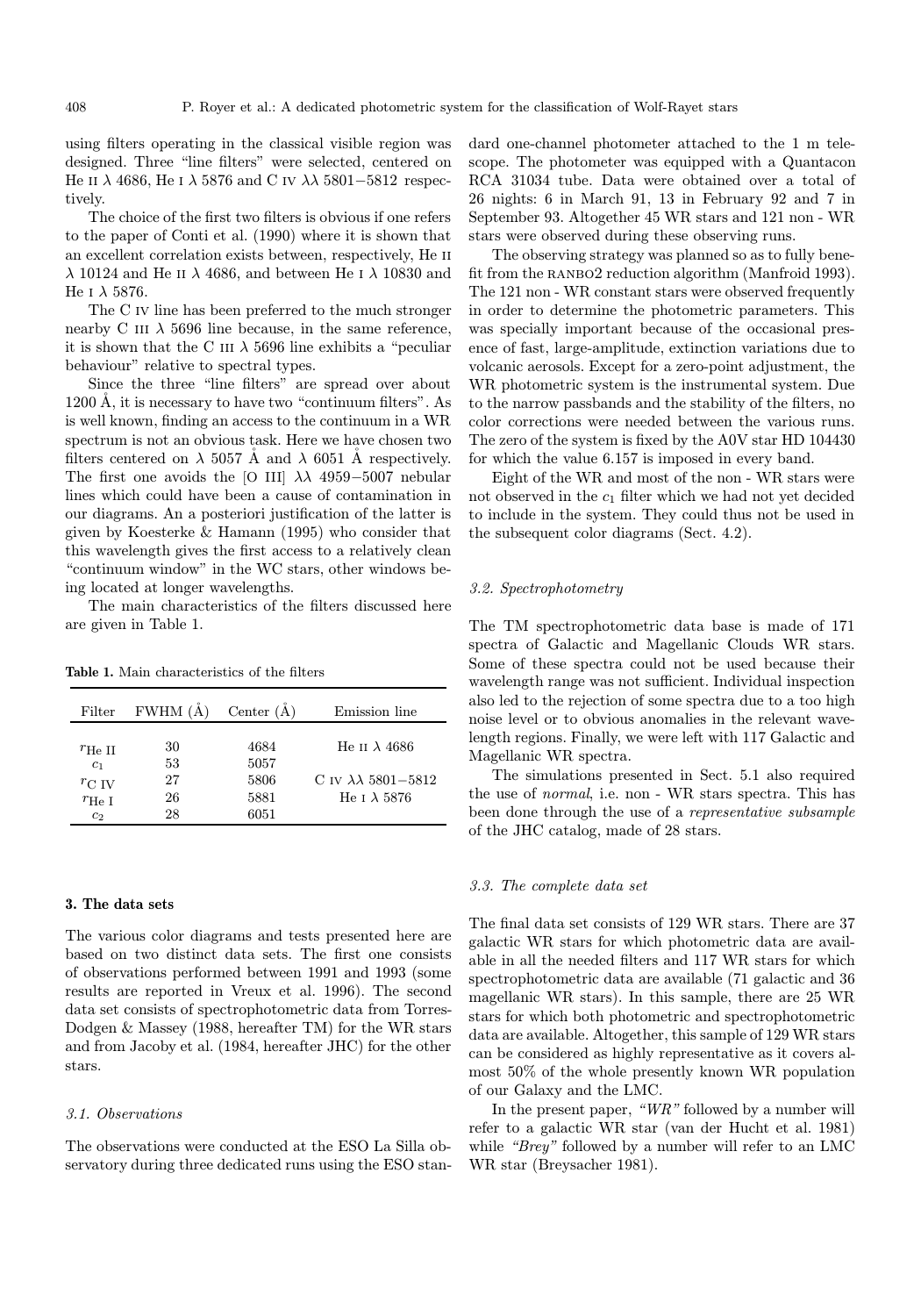Table 2. Precision of the zero points of the synthetic photometry.  $s$  is the standard deviation of the mean and  $n$  the number of stars. We do not list the actual values which are unit dependent

| Filter          | s     | $n_{\rm}$ |
|-----------------|-------|-----------|
| $r_{\rm He~II}$ | 0.021 | 24        |
| c <sub>1</sub>  | 0.021 | 22        |
| $r_{\rm C\ IV}$ | 0.019 | 24        |
| $r_{\rm He\ I}$ | 0.018 | 23        |
| c <sub>2</sub>  | 0.020 | 24        |

The non - WR sample consists of 64 objects: 36 of the 121 stars mentioned above, ranging from A to K and from luminosity class V to luminosity class III for which photometric observations have been performed, and 28 stars ranging from O to M and from dwarfs to supergiants (including Of stars) for which spectrophotometric data have been used.

## 4. Color diagrams

When available, the spectral types attributed to the WN stars in all subsequent figures come from Smith et al. (1996) and those of the WC stars come from Koesterke & Hamann (1995). Otherwise, for the galactic stars, they come from van der Hucht et al. (1981) with additions or revisions by Massey & Conti (1983b) while for the LMC stars, they come from Breysacher (1981), with additions or revisions by Massey & Conti (1983c). The reason of these choices is to include the weak-strong line distinction in our classification scheme.

The total data set consists of the results of the synthetic photometry performed on the spectra discussed above and of the results of the observing runs. In order to keep consistancy between Sects. 4 and 5, synthetic data were prefered to the observed ones when both were available (even though the precision is higher on the photometric data).

#### 4.1. Calibration of the synthetic photometry

In the whole data set, there are 25 WR stars with both observed and synthetic photometry. Moreover, two of the observed non - WR stars make part of the Hamuy et al. (1992) catalog of spectrophotometric standard stars  $(LTT 7379$  and HR  $7596$ <sup>1</sup>. The calibration of the synthetic photometry was established on the basis of these 27 stars. A first iteration gave a mean zero point for each filter and deviations for every star. The most deviant stars  $(2\sigma)$  were excluded and a second iteration provided the

Table 3. Symbols in the figures

| $\circ$ | Non—WR stars<br><b>WNE</b><br>WNFs<br>WNEw |                | $\star$ Binary WN<br>$\hat{x}$ Binary WC<br>$WCA - 5 - 6$<br>$\Box$ WC7-8 |
|---------|--------------------------------------------|----------------|---------------------------------------------------------------------------|
| Δ       | WN7                                        | $\blacksquare$ | WC9                                                                       |
| ⊕       | WN8                                        | (၀)            | WО                                                                        |
|         | WN9                                        |                | $\mathbb{H}$ WN/WC                                                        |
| ≎       | $WR + ABS$                                 |                |                                                                           |

accepted zero points. Standard deviations are  $\approx 0.1$  mag in all filters which is compatible with the accuracy claimed in TM (Table 2).

#### 4.2. The color indices

Color diagrams based on very simple color indices, e.g.,  $(c_2-r_{\text{C IV}})$  vs.  $(c_1-r_{\text{He II}})$ , are able to separate WN stars from WC stars, but they do not discriminate them perfectly from non - WR stars, i.e. the constant stars observed to calibrate the photometric parameters of our system and the stars taken from JHC. To achieve a better separation, color indices are needed in which the continuum flux below the emission lines is more correctly taken into account.

Morris et al. (1993) indicate that, in the relevant wavelength domain, the continuum of WR stars can be approximated by a straight line in a  $(\log F_\lambda \text{ vs. } \log \lambda)$  diagram. On the other hand, in the same wavelength domain, the interstellar reddening can be approximated by a straight line in a (log  $F_{\lambda}$  vs.  $\lambda$ ) diagram. In both cases, the continuum under each line can be evaluated by a linear combination of the  $c_1$  and  $c_2$  magnitudes. The difference between the two approximations appears only in the values of the parameters included in the linear combinations. Nevertheless, simulations indicate that these differences are quite small because the wavelength domain concerned is rather limited ( $\approx$  1400 Å).

In this paper, the continuum magnitudes under the different lines were computed in the framework of the second approximation here above  $(\log F_\lambda \text{ vs. } \lambda)$ , i.e. with the following relations:

cont<sub>He II</sub> =  $c_1$  + 0.373( $c_1$ - $c_2$ ) cont<sub>C IV</sub> =  $c_2$  + 0.2475( $c_1$ - $c_2$ ) cont<sub>He I</sub> =  $c_2$  + 0.177( $c_1$ - $c_2$ ).

The indices linked to the normalized intensities of the lines are defined as:

 $l(\text{He II}) = \text{cont}_{\text{He II}} - r_{\text{He II}}$  $l(C IV) = \text{cont}_{C IV} - r_{C IV}$  $l(\text{He I}) = \text{cont}_{\text{He I}} - r_{\text{He I}}.$ 

<sup>&</sup>lt;sup>1</sup> These stars were not observed in the  $c_1$  filter.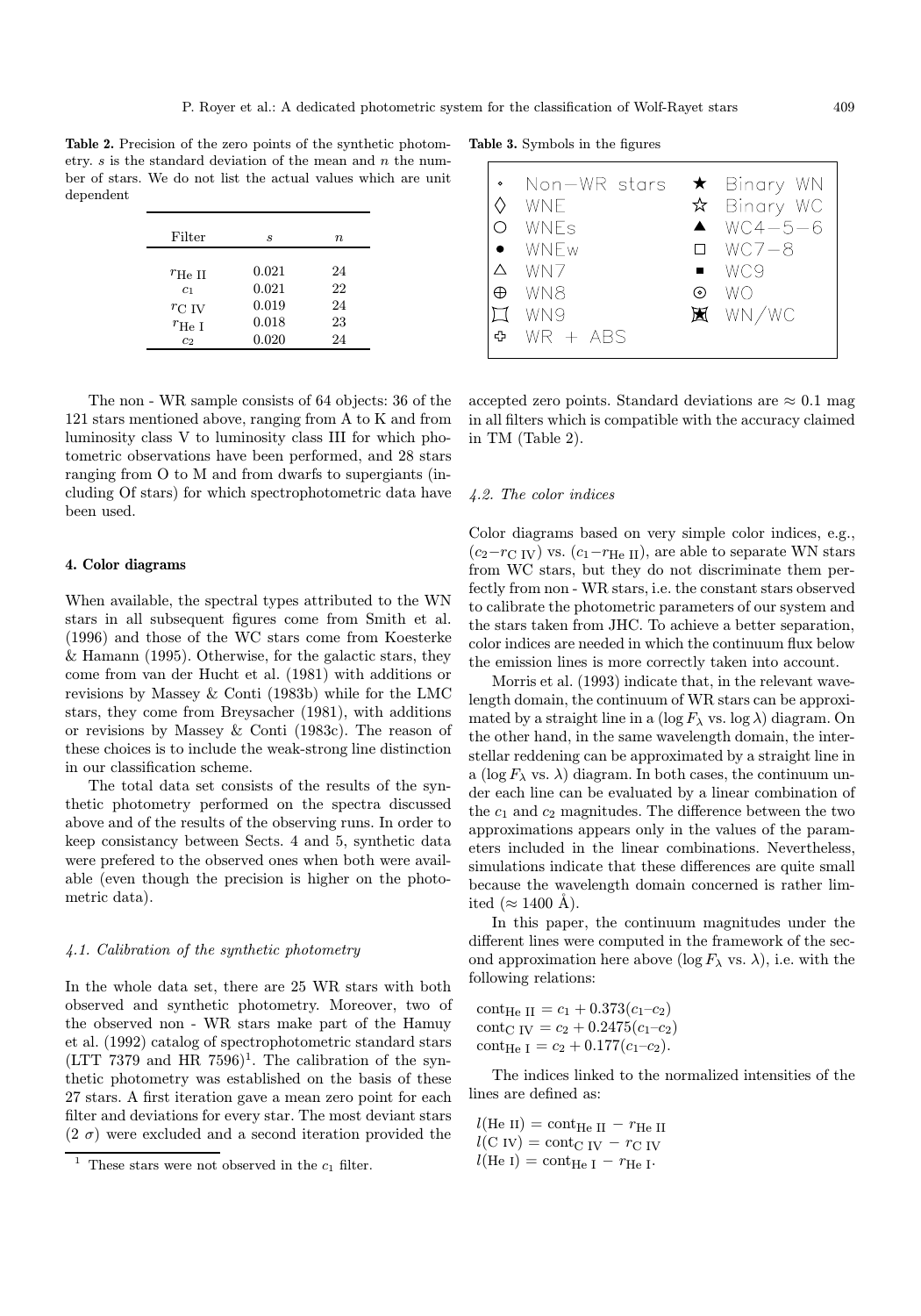

Fig. 1. WN-WC separation. The symbols are explained in Table 3. The big circle around the origin encloses most of the non - WR stars

4.3. Separation between non - WR stars, WN and WC stars

This separation is easily achieved by a plot of  $l(C IV)$  vs.  $l(He II)$ , as shown in Fig. 1. The meaning of the various symbols is given in Table 3. Figure 1 shows a neat separation between the WC stars and WN stars, which are distributed along two distinct branches. Some kind of rough classification is operated along both branches and the WN/WC stars lie either in the WC branch or between both branches. It is interesting to note the unusually large range of the color indices compared to other more conventional systems, e.g., UBV.

In Fig. 1, as in every subsequent ones, the normal stars cluster near the origin because they have no strong features in the filter passbands. Incidentally, this implies that binaries containing a WR star and a normal star are expected to be closer to the origin than the single WR stars. The only non - WR stars that do not really belong to that cluster of points are K and M stars and supergiants Of. However, nearly all of them do appear in regions where they cannot be mismatched with WR stars (too close to the cluster of other non - WR stars or even not in the same quadrant as the WR stars). The only non - WR star of the simulations that seems hard to disentangle from the WN stars is a dwarf M1 (located at  $l$ (He II) $\approx 0.5$ ,  $l$ (C IV)  $\approx$  0.2). A giant K4 (at *l*(He II)  $\approx$  0.1, *l*(C IV)  $\approx$  0.2) is also badly placed in Fig. 1 but we will see that it can be rejected on the basis of Fig. 2 because all non - WR stars (the M1V excepted) lie at  $l(\text{He I}) < 0.1$  and  $l(\text{He II}) < 0.1$ . The measurable positive value of the  $l(He II)$  index in the case of the M1V star finds its origin in a molecular absorption band around our  $c_1$  filter which depletes the reference continuum used to evaluate the He II  $\lambda$  4686 emission.



Fig. 2. Intra-WN separation. A downward arrow indicates a binary. A plus sign above another symbol indicates a "+ abs" star. The other symbols are explained in Table 3



Fig. 3. WN8-9 separation based on line ratios. A downward arrow indicates a binary. A plus sign above another symbol indicates a "+ abs" star. The other symbols are explained in Table 3

## 4.4. Intra-WN separations

Figure 2 shows a plot of  $l$ (He I) vs.  $l$ (He II), with the sample limited to the WN stars as selected from Fig. 1 and the synthetic photometry on non - WR stars. In this figure, the binaries and the WN+abs are plotted with the symbol corresponding to the spectral type of their WR member, except that the former are identified by a downward arrow and the latter by a plus sign. This graph shows a rather clear separation between the WNEs stars, the WNEw stars, and the WNL stars. Among the latter, there is also a tendency to have a segregation of the WN7 stars and the WN8-9 stars in two separate regions, with an intermediate zone. As expected, the binaries are clustering around the origin and the horizontal axis of the plot. Indeed, almost all of the stars nearest to the origin are known binaries or exhibit absorption lines in their spectra. The only exception is Brey 58 (diamond shaped point at  $l(He II) \approx 0.6$ ). This star has a rather uncertain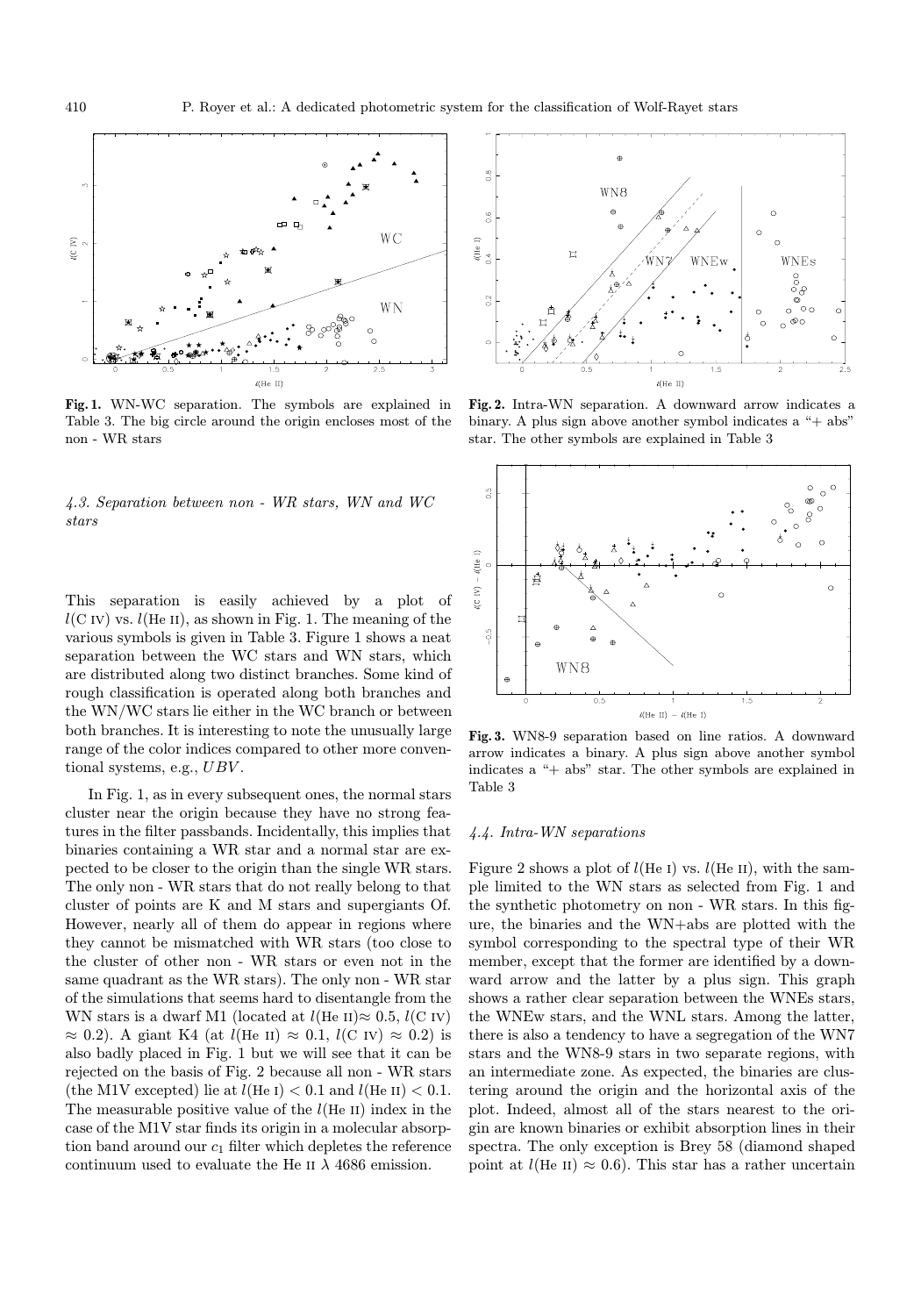

Fig. 4. Intra-WC separation. A downward arrow indicates a binary. An upward arrow indicates a weak lined WC star. A plus sign above another symbol indicates a "+ abs" star. The other symbols are explained in Table 3

classification: WN5-6 or Of according respectively to Breysacher (1981) or Smith et al. (1996). Some WN9 stars also lie close to the non - WR star region which is normal as most of these objects are considered as closely related to the LBV stars, i.e., to be representative of a transition stage between Of and WN stars.

It may be interesting to mention that, when plotted on this diagram, the WN/WC stars place themselves according to their WN features, except WR 26 (WN7s/WCE, at  $l(\text{He II}) \approx 2.4$  and  $l(\text{He I}) \approx 1.1$ ) which exhibits strong WC characteristics (Fig. 1) and Brey 72 which is not a single object (Breysacher 1981). We get:

- WR 98 (WN8w/WC7) in the WN8-9 stars
- WR 8 (WN7w/WCE) in the WN7 stars
- WR 58 (WN4s/WCE) in the strong-lined WNE stars.

A better separation between the WN8 stars and the WN7 stars is achieved on the color diagram in Fig. 3 which uses more complex color indices. On this graph, we no longer have an intermediate strip where the WN8-9 stars and the WN7 stars are mixed. WR 12, recently reclassified as a WN8 (Rauw et al. 1996; Eenens et al. 1996; Smith et al. 1996), is lying well within the WN8-9 part of the plot. The only WN7 star lying in this same region is WR 82 that Smith et al. reclassify as a weak-lined WN7 star but which was previously known as a WN8 star.

On this diagram, all the WNEw stars lying at  $l(He II)$   $l(He I) < 0.9$  are binaries, except Brey 60, classified as peculiar WN3 (Smith et al. 1996) and WR 28 and Brey 47, which have recently been subject to a reclassification by Smith et al. (1996).

## 4.5. Intra-WC separations

In Fig. 4, the  $l(He I)$  index is plotted as a function of  $l(C IV)$ . Some groups can easily be identified: the WC9



Fig. 5. Simulations for WN binaries. A downward arrow above another symbol indicates a binary. A plus sign above another symbol indicates a "+ abs" star. The other symbols are explained in Table 3. The longer arrows indicate the displacement imposed to the representative points of some WN stars when their light is mixed with that of an O6V companion star (see text for details)

stars are located in the upper left corner while the WCE stars lie in the upper right corner, though not far apart from the WC7 - 8 stars. The representative point of the WO (Brey  $93 =$  Sand 2) shows up near the WCE region, but clearly apart from it.

The lower part of the diagram is occupied by the binaries, the 3 weak-lined WC stars of our sample (WR 39: WC6w; WR 86: WC7w and WR 50: WC6w+abs), plus WR 72, classified as peculiar WC4.

Concerning the WN/WC stars, the situation is reversed in comparison to Fig. 2 since only the strong-lined WR26 is located according to its WC features.

#### 5. Additional characteristics

## 5.1. Influence of a companion

The observed WR stars may be physical (typically  $WR + OB$  or spurious  $(WR + anything on the line of)$ sight) binaries<sup>2</sup>. In both cases, the spectral lines of the WR stars are "diluted" by the other star's light, and the corresponding location of these stars on our color diagrams lie closer to the origin of the axis than the corresponding uncontaminated spectral types (Sect. 4.3). This is indeed observed in Figs. 1 to 4 where the symbols corresponding to the binaries lie closer to the origin than those representing single objects.

The first interesting fact to notice is that the binarity has no effect on the WN-WC separation as can be seen in Fig. 1. This means that, even when dealing with spatially

<sup>2</sup> For the sake of simplicity, the second star will be called companion in any case.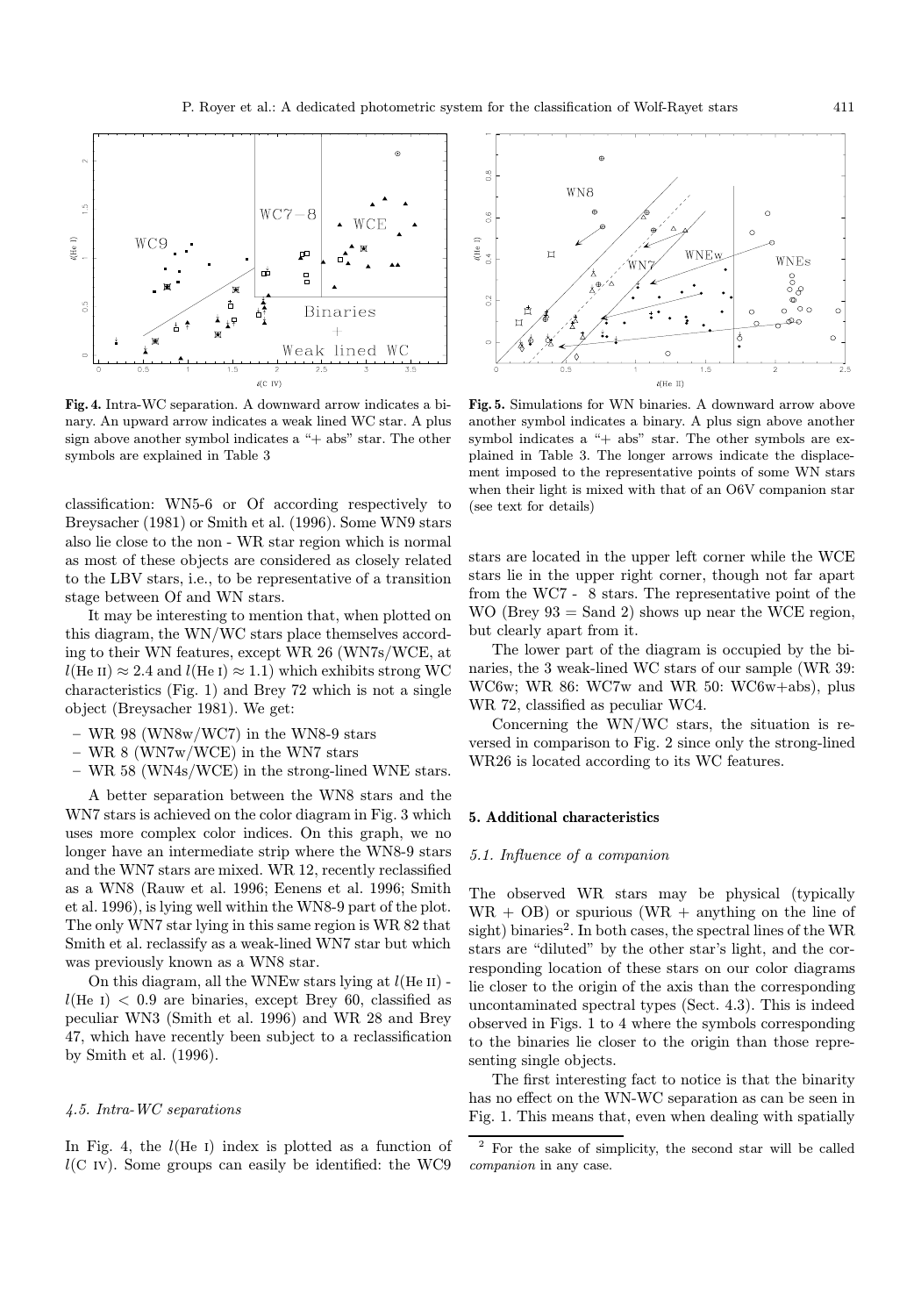

Fig. 6. Simulations for WC binaries. A downward arrow above another symbol indicates a binary. A plus sign above another symbol indicates a "+ abs" star. An upward arrow below another symbol indicates a weak lined WC star. The other symbols are explained in Table 3. The longer arrows indicate the displacement imposed to the representative points of some WC stars when their light is mixed with that of an O6V companion star. From left to right, the WR stars used for the simulations are WR 103 (WC9), WR 57 (WC7) and Brey 8 (WC5−6)

unresolved double (or even multiple) objects, photometry alone still allows not only to detect the WR stars but also to separate them into WN and WC stars. But, in most cases, much more can still be achieved. As can be seen in Fig. 2, most of the binaries lie in their proper zone. It is true for the WN7 stars and it is also true for the WNEw stars with only one exception, WR 43, a WNEw star which is lying in the intermediate strip between the WN7 and the WN8-9 regions, with  $l(He II) \approx 0.25$ . As a matter of fact, this star has some reasons to be mislocated on our diagram since Hofman et al. (1995) have shown that, within a circle of 5<sup> $\prime\prime$ </sup> diameter around the star, diffraction-limited speckle masking observations allow to count 20 different objects. Among them, 4 are of the WN type, the others probably of type Of. It is interesting to see that even in such a difficult situation, photometry still allows to classify the object as a WN star.

The other "mislocated" objects in Fig. 2 are Brey 40A (the diamond at  $l(\text{He II}) \approx 0.2$ ), a WN3+O6 (Niemela 1991), Brey 21 (the open circle at  $l(\text{He II}) \approx 0.25$ ), a WN5?+B1I (Smith et al. 1996) and WR 97 (the open circle at  $l$ (He II)  $\approx$  0.38), a WN5b + 07 (Smith et al. 1996). Due to their low intrinsic luminosity  $(M_v \approx -3)$ , van der Hucht 1992), it is expected that the contamination of a WN3 star by an O6 star  $(M_v \approx -5.5)$  shifts markedly the representative point towards the origin. It is more surprising for a WN5 star with a luminosity of the order of  $M_v \approx -5$ . (van der Hucht 1992). To quantify this assertion, we have simulated the contamination of the WR stars of our sample by an O6 object.

As can be seen in Fig. 5, the contamination of a strong lined WN3 star (Brey 1, located at  $l$ (He II)  $\approx$  2.2) by a single O6 star brings its representative point close to the location of Brey 40A. But the contamination of a strong lined WN6 star (WR 110, located at  $l(He II) \approx 2$ ) leads to a markedly shorter displacement which is not sufficient to bring a representative point from the strong lined WNE region to the vicinity of the origin of the graph. This could indicate either that the WR component of Brey 21 and WR 97 is less luminous than a classical strong lined WNE star or that the WR light is diluted by more than one companion.

The results of a few other simulations are also shown on the graph. As expected, due to their high luminosities, the representative points of the late WN stars are less affected by the presence of a companion. It is also interesting to notice that the nature of the displacements is such that, basically, a contamination maintains roughly the representative points within their spectral region: a WN8-9 star will always remain in its zone, a WN7 star will roughly do the same, and it is only close to the origin that an early WN star could enter the WN7  $+$  abs region. All the preceding conclusions are not affected if the simulations are made with another spectral type for the companion because the displacement of the representative point comes from the dilution of the WR spectral lines, not from the spectral characteristics of the companions.

Similar simulations have been carried out with WC objects (Fig. 6). Again, the displacement is towards the origin of the axes, i.e. such as to bring the representative points of the binaries in the binaries region, as defined in Figs. 4 and 6. The length of this displacement is a function of the relative luminosities of the WR star and its companion star. It is interesting to notice that the WC9 stars are so well separated from the other WC stars that most of their binaries probably remain in a distinct region of the plot.

## 5.2. Influence of reddening

An important fact is that these results are little affected by reddening (simulated up to  $A_v = 7$ .). Its effect is indeed weak and roughly the same for all WR and normal stars, so that differential reddening in a given part of the sky could blur a bit the separations between the different regions in our color diagrams, but not in a drastic way.

## 5.3. Radial velocity shifts

Observing external galaxies with narrow band filters raises the question of adapting the filters to the radial velocities of the targets. In order to estimate to which extent our results were sensitive to these velocities, we performed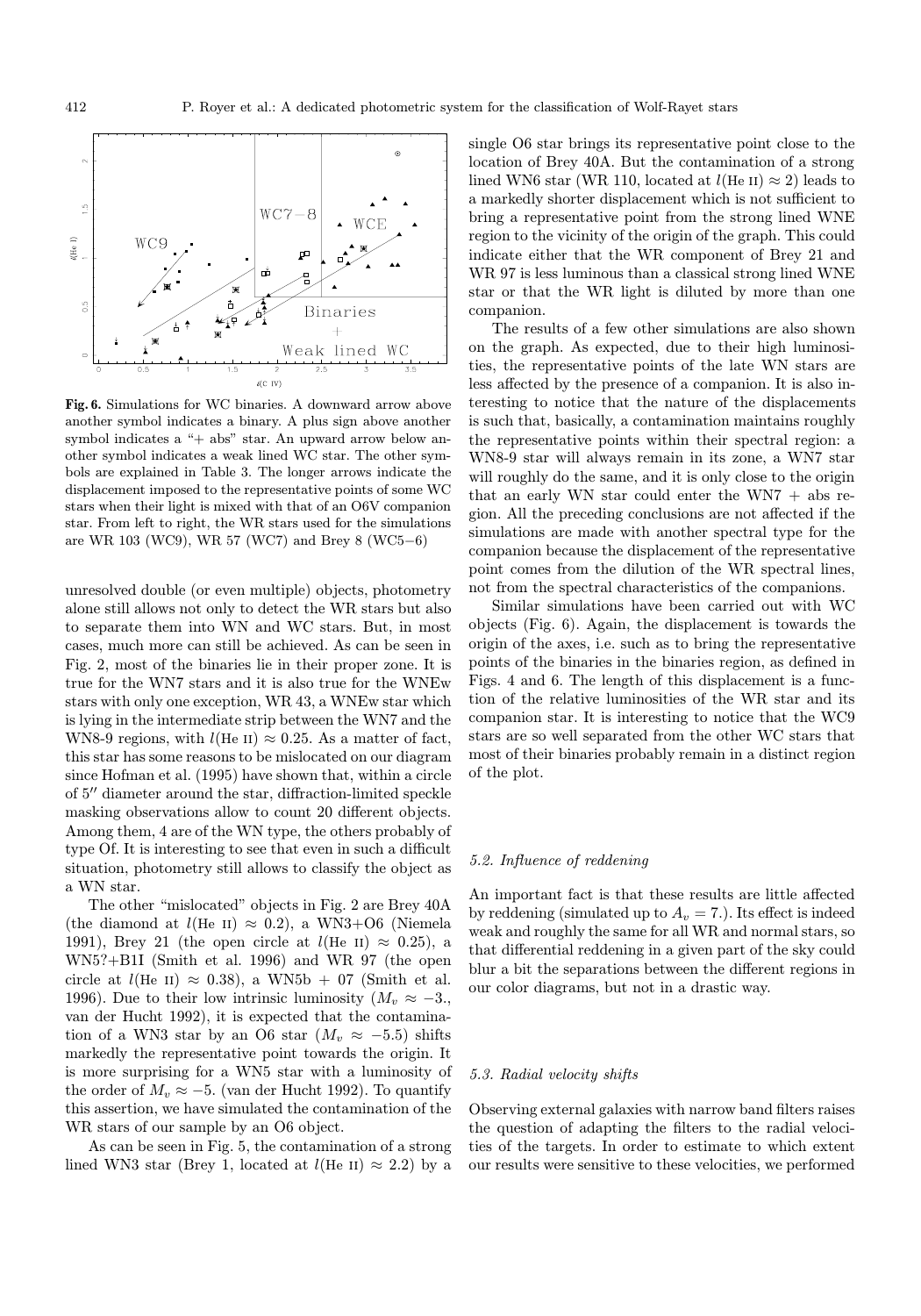synthetic photometry with nominal and enlarged  $l(He II)$ ,  $l(C IV)$  and  $l(He I)$  filters (by a factor of 2) on blue- and red- shifted WR spectra.

Results are encouraging since, thanks to the width of the WR lines, blueshifts are no source of major problems and redshifts can be tolerated up to several hundreds of km/s. Of course, the useful part of our plots slightly shrinks as the redshift increases, i.e. the lines begin to get out of the filters and the stars slowly travel to the origin of the diagram, but sufficient discriminating power is left to operate till ∼ 500 km/s redshifts. The first property to suffer from further redshift is the WC9-WN separation. Apart from that, only slight adaptation of the borders of the different regions could be necessary in the  $l(C IV)$  vs.  $l(He I)$  plot at such redshifts.

Tests performed with wider band pass bring no surprise as they prove these to be less sensitive to redshift, but they also reduce discriminating power because the light of the line is more and more diluted by the continuum light as the filters widen.

#### 6. Conclusions

As previous WR oriented photometric systems, the combination of filters presented here allows a good discrimination between WR stars and stars of other spectral types, as well as an easy distinction between the WN and the WC stars. In addition to this primary classification, it has been shown that the system proposed here has a much deeper discriminating power. This is particularly true for the WN subtypes for which a separation between WN8, WN7, WNEw and WNEs is achieved. Even if less discriminating power exists for the WC stars, WC9 stars, single WC7−8 stars and WCE stars are easily identified.

An examination of the plots as well as various simulations show that not only the WN/WC distinction but also the separation between the WN subtypes is basically maintained even when the light of the WR star is diluted by that of a possible companion, the only exception being the low-luminosity early subtypes.

The separation between the WN8 stars and the WN7 stars as shown in Fig. 3 is particularly interesting since recent works on the filiations between the WR subtypes indicate that such a discrimination is physically important. Indeed, the WN7 stars are presently considered to be the descendants of objects more massive than 60  $M_{\odot}$  while the WN8 stars are descendants of 40 to 60  $M_{\odot}$  progenitors (Maeder 1996). Consequently, discriminating these two subclasses can bring information on the mass distribution of the progenitors, i.e. on the initial mass function (IMF) of the observed region.

Combined with state of the art techniques to deconvolve crowded fields, the photometric system discussed here should allow to get information on the upper part of the IMF in the cores of Hii regions, well beyond the limit reachable through the usual spectroscopic methods.

Acknowledgements. The authors are indebted to the Fonds National de la Recherche Scientifique (Belgium) for multiple supports. This research is also supported in part by contract ARC 94/99-178 "Action de recherche concertée de la Communauté Française" (Belgium). Partial support through the PRODEX XMM-OM Project is also gratefully acknowledged. We thank our referee Jacques Breysacher for a careful reading of the manuscript.

#### References

- Armandroff T.E., Massey P., 1985, ApJ 291, 685
- Azzopardi M., Breysacher J., 1979a, A&A 75, 120
- Azzopardi M., Breysacher J., 1979b, A&A 75, 243
- Breysacher J., 1981, A&AS 43, 203
- Conti P.S., Massey P., Vreux J.-M., 1990, ApJ 354, 359
- Corso G.J., 1975, PhD Thesis, Northwestern University
- Eenens P.R., Piceno A., Morris P., Tapia M., 1996, in: Wolf-Rayet Stars in the Framework of Stellar Evolution, 33rd Liège International Astrophysical Colloquium, 219, Vreux J.-M., Detal A., Fraipont-Caro D., Gosset E. and Rauw G.  $(\text{eds})$
- Hamann W.-R., Schmutz W., 1987, A&A 174, 173
- Hamuy M., Walker A.R., Suntzeff N.B., Gigoux P., Heathcote S.R., Phillips M.M., 1992, PASP 104, 533
- Hofmann K.-H., Weigelt G., Seggewiss W., 1995, in: Wolf-Rayet Stars: Binaries, Colliding Winds, Evolution, IAU Symposium 163, van der Hucht K.A. and Williams P. (eds.), p. 43
- Jacoby G.H., Hunter D.A., Christian C.A., 1984, ApJS 56, 257
- Koesterke L., Hamann W.-R., 1995, A&A 299, 503
- Maeder A., 1996, in: Wolf-Rayet Stars in the Framework of Stellar Evolution, 33rd Liège International Astrophysical Colloquium, p. 39
- Manfroid J., 1993, A&A 271,714
- Massey P., 1996, in: Wolf-Rayet Stars in the Framework of Stellar Evolution, 33rd Liège International Astrophysical Colloquium, p. 361
- Massey P., Conti P.S., 1983a, ApJ 273, 576
- Massey P., Conti P.S., 1983b, PASP 95, 440
- Massey P., Conti P.S., 1983c, ApJ 264, 126
- Morgan D.H., Good A.R., 1985, MNRAS 216, 459
- Morris P.W., Brownsberger K.R., Conti P.S., 1993, ApJ 412, 324
- Niemela V.S., 1991, in: Wolf-Rayet Stars and Interrelations with other Massive Stars in Galaxies, IAU Symposium 143, van der Hucht K.A. and Hidayat B. (eds.), p. 201
- Rauw G., Vreux J.-M., Gosset E., Manfroid J., Niemela V.S., 1996, in: Wolf-Rayet Stars in the Framework of Stellar Evolution, 33rd Liège International Astrophysical Colloquium, p. 303
- Schild H., Testor G., 1991, A&A 243, 115